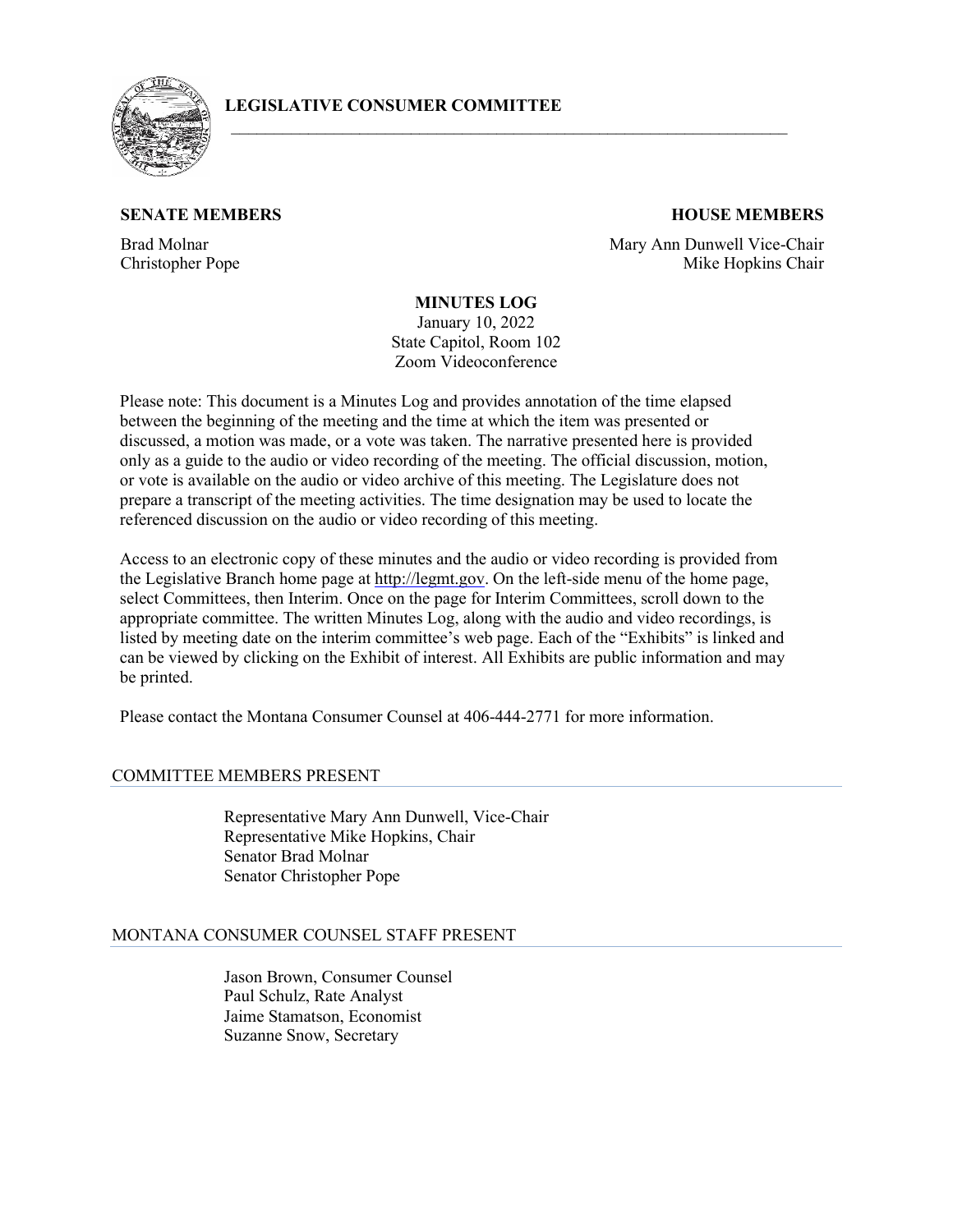[\(Attachment1\)](https://leg.mt.gov/content/Committees/Administration/Consumer%20Counsel/Agenda/Agenda-Jan102022.pdf)

# CALL TO ORDER

13:03:56 Vice-Chair Dunwell called the meeting to order with roll call.

[\(Attachment](https://leg.mt.gov/content/Committees/Administration/Consumer%20Counsel/Minutes/Jan2022/2022-01-10-RollCall.pdf) 2)

# APPROVAL OF MINUTES OF PREVIOUS MEETING – October 4, 2021

13:05:08 MOTION: Senator Pope moved acceptance of the minutes.

VOTE: Without objection the motion passed unanimously.

[\(Attachment 3\)](https://leg.mt.gov/content/Committees/Administration/Consumer%20Counsel/Minutes/October%204%202021%20Minutes%20%20%28for%20Approval%29.pdf)

#### STATUS OF CASES PENDING

Jason Brown highlighted the cases that have seen some change in status since the Committee's last meeting. [\(Attachment 4\)](https://leg.mt.gov/content/Committees/Administration/Consumer%20Counsel/Minutes/Jan2022/January%202022%20Status%20of%20Cases.pdf).

13:06:06 NWE Application for Preapproval of Capacity Resources, Docket [2021.02.022,](https://dataportal.mt.gov/t/DOAPSC/views/EDDISearch_15650306559830/PSCEDDISearch?iframeSizedToWindow=true&%3Aembed=y&%3AshowAppBanner=false&%3Adisplay_count=no&%3AshowVizHome=no&%3Aorigin=viz_share_link&Tracking%20Number=2021.02.022) filed 5/19/21.

> NWE Application for Preapproval of Beartooth Energy Storage Agreement, Docket [2021.11.132,](https://dataportal.mt.gov/t/DOAPSC/views/EDDISearch_15650306559830/PSCEDDISearch?iframeSizedToWindow=true&%3Aembed=y&%3AshowAppBanner=false&%3Adisplay_count=no&%3AshowVizHome=no&%3Aorigin=viz_share_link&Tracking%20Number=2021.11.132) filed 12/21/21.

Committee Discussion:

| 13:08:45 | Senator Pope inquired if NorthWestern's application for capacity          |
|----------|---------------------------------------------------------------------------|
|          | resources was the result of a competitive bid process.                    |
| 13:10:56 | Senator Pope in a follow-up asked if a project that was sent out for      |
|          | competitive bid would need to come in at lowest cost.                     |
| 13:13:33 | Representative Dunwell inquired whether it would be too early in the      |
|          | process to know how the Consumer Counsel would weigh in on the            |
|          | docket.                                                                   |
| 13:14:34 | Representative Dunwell inquired about the future of the Laurel gas plant. |
| 13:15:30 | Senator Molnar stated it was his understanding that the city of Laurel    |
|          | would not give permission for the pipeline to cross city parkland, so an  |
|          | adjacent piece of land was purchased to allow access to the pipeline.     |
| 13:18:17 | Senator Pope asked if Jason Brown would provide some background           |
|          | information on NorthWestern's application for pre-approval of the         |
|          | Laurel gas plant in particular, with an estimated revenue requirement of  |
|          | \$54 million what would that translate to in dollars per megawatt hour.   |
|          |                                                                           |

13:23:39 NWE Annual PCCAM Filing, Docket [2021.09.112,](https://dataportal.mt.gov/t/DOAPSC/views/EDDISearch_15650306559830/PSCEDDISearch?iframeSizedToWindow=true&%3Aembed=y&%3AshowAppBanner=false&%3Adisplay_count=no&%3AshowVizHome=no&%3Aorigin=viz_share_link&Tracking%20Number=2021.09.112) filed 8/31/21.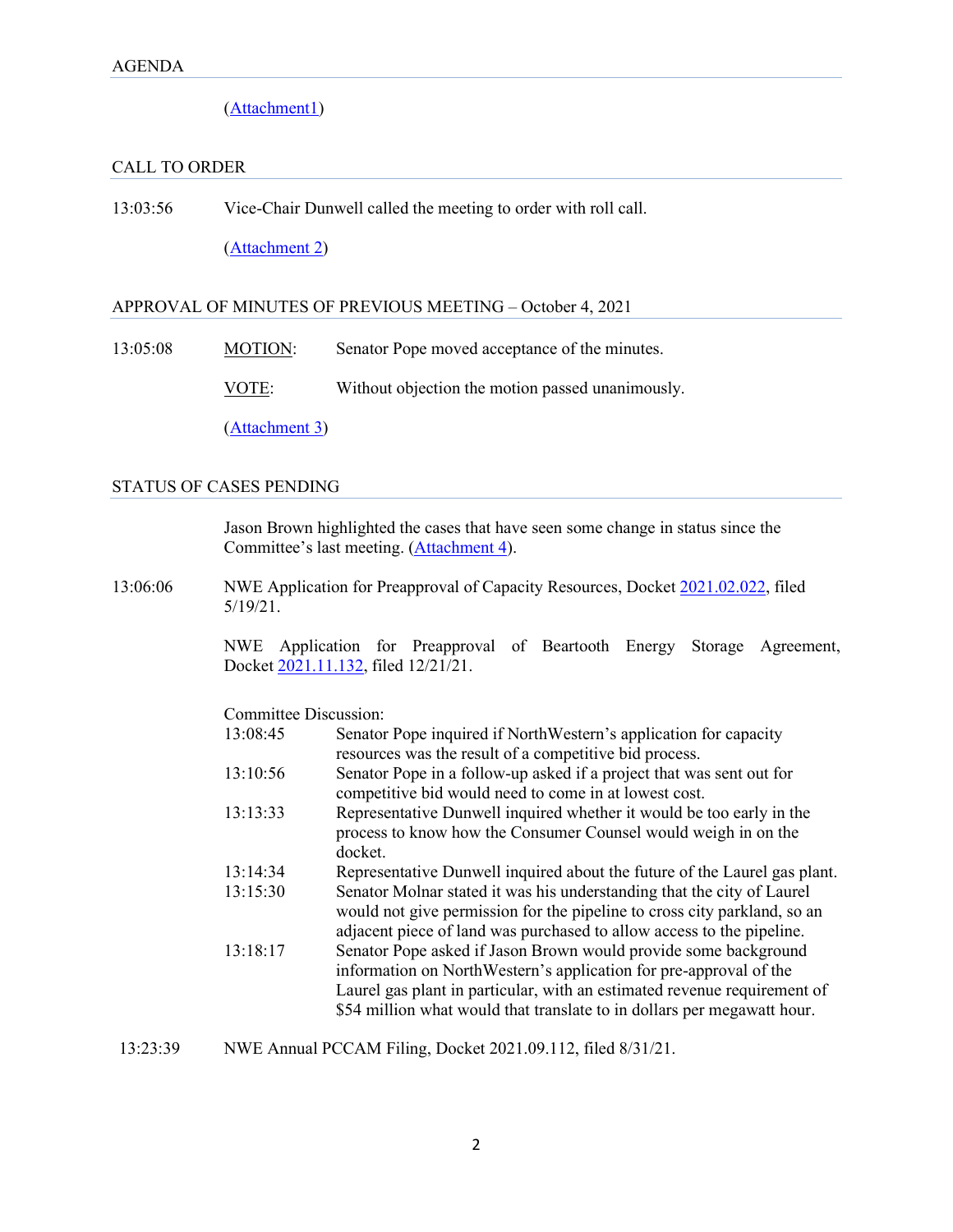| 13:25:50 |                                    | NWE "Application to Update Base Power Costs and Credits in the PCCAM," |  |  |  |  |  |  |
|----------|------------------------------------|------------------------------------------------------------------------|--|--|--|--|--|--|
|          | Docket 2021.04.047, filed 4/21/21. |                                                                        |  |  |  |  |  |  |
|          |                                    |                                                                        |  |  |  |  |  |  |

Committee Discussion:

13:28:05 Senator Pope asked for a definition on "forward market prices". *NWE Supplement to Application to Update Base Power Costs and Credits in the PCCAM filed 6/15/21 proposes to use forward market prices from 6/30/21 instead of 3/10/21* ….

13:33:00 Jason Brown briefly discussed the different billing units that are used by the various utilities, prior to presenting the gas tracker dockets. He also noted that Tina Shorten at the Montana Public Service Commission compiles a comparison once a month of the different utilities rates, which can be found at [2022-Gas-and-Electric-Rate-Summary.pdf \(mt.gov\)](https://psc.mt.gov/_docs/Energy/pdf/2022-Gas-and-Electric-Rate-Summary.pdf)

13:38:07 Committee Discussion.

- 13:44:24 NWE Gas Tracker, Docket [2020.07.083.](https://dataportal.mt.gov/t/DOAPSC/views/EDDISearch_15650306559830/PSCEDDISearch?iframeSizedToWindow=true&%3Aembed=y&%3AshowAppBanner=false&%3Adisplay_count=no&%3AshowVizHome=no&%3Aorigin=viz_share_link&Tracking%20Number=2020.07.083)
- 13:45:40 NWE Gas Tracker, Docket [2021.07.098](https://dataportal.mt.gov/t/DOAPSC/views/EDDISearch_15650306559830/PSCEDDISearch?iframeSizedToWindow=true&%3Aembed=y&%3AshowAppBanner=false&%3Adisplay_count=no&%3AshowVizHome=no&%3Aorigin=viz_share_link&Tracking%20Number=2021.07.098)

|          | Committee discussion |                                                                                                                                                                                                                                                                                                                      |  |  |  |  |  |  |
|----------|----------------------|----------------------------------------------------------------------------------------------------------------------------------------------------------------------------------------------------------------------------------------------------------------------------------------------------------------------|--|--|--|--|--|--|
|          | 13:46:30             | Senator Pope asked whether the gas supply rates reflect market prices.                                                                                                                                                                                                                                               |  |  |  |  |  |  |
|          | 13:48:42             | Senator Pope in a follow-up asked if NorthWestern Energy charged<br>current market price for gas supplied by the company's owned gas wells.                                                                                                                                                                          |  |  |  |  |  |  |
|          | 13:50:05             | Senator Molnar inquired as to whether MCC found any causation for the<br>increases in gas rates.                                                                                                                                                                                                                     |  |  |  |  |  |  |
|          | 13:53:07             | Senator Molnar noted that a Texas natural gas conversion station is close<br>to completion, providing an increased capacity to export natural gas.<br>Senator Molnar also noted that consumers will continue to be at the will<br>of the international market if the production of natural gas does not<br>increase. |  |  |  |  |  |  |
|          | 13:54:08             | Representative Dunwell inquired as to why it costs twice as much to pipe<br>the natural gas to homes as the actual natural gas itself.                                                                                                                                                                               |  |  |  |  |  |  |
| 13:56:00 |                      | NWE Request for Partial Waiver of In-Person Notice, Docket 2021.08.109, filed 8/19/21                                                                                                                                                                                                                                |  |  |  |  |  |  |
|          | 13:57:30             | Representative Dunwell inquired as to the reason behind MCC's<br>opposition to NorthWestern's request.                                                                                                                                                                                                               |  |  |  |  |  |  |
| 13:58:58 | $7/30/21$ .          | Havre Pipeline Company ("HPC") Annual Gas Tracker, Docket 2021.07.103, filed                                                                                                                                                                                                                                         |  |  |  |  |  |  |
| 13:59:34 |                      | NWE Annual Tax Tracker, Docket 2021.11.129, filed 12/14/21.                                                                                                                                                                                                                                                          |  |  |  |  |  |  |
| 14:02:28 |                      | MDU Electric Tracker (Rate 58), Docket 2021.06.091, filed 6/16/21.                                                                                                                                                                                                                                                   |  |  |  |  |  |  |
| 14:03:01 |                      | MDU Gas Tracker Filings (Rate 88), Docket 2021.09.113, filed 9/8/21.                                                                                                                                                                                                                                                 |  |  |  |  |  |  |
| 14:04:26 |                      | MDU Application to Offer Incentives for Conversion in the Saco/Bowdoin Area,<br>Docket 2021.09.116, filed 9/15/21.                                                                                                                                                                                                   |  |  |  |  |  |  |
| 14:05:19 |                      | MDU 2021 Integrated Resource Plan ("IRP"), Docket 2021.09.117, filed 9/15/21.                                                                                                                                                                                                                                        |  |  |  |  |  |  |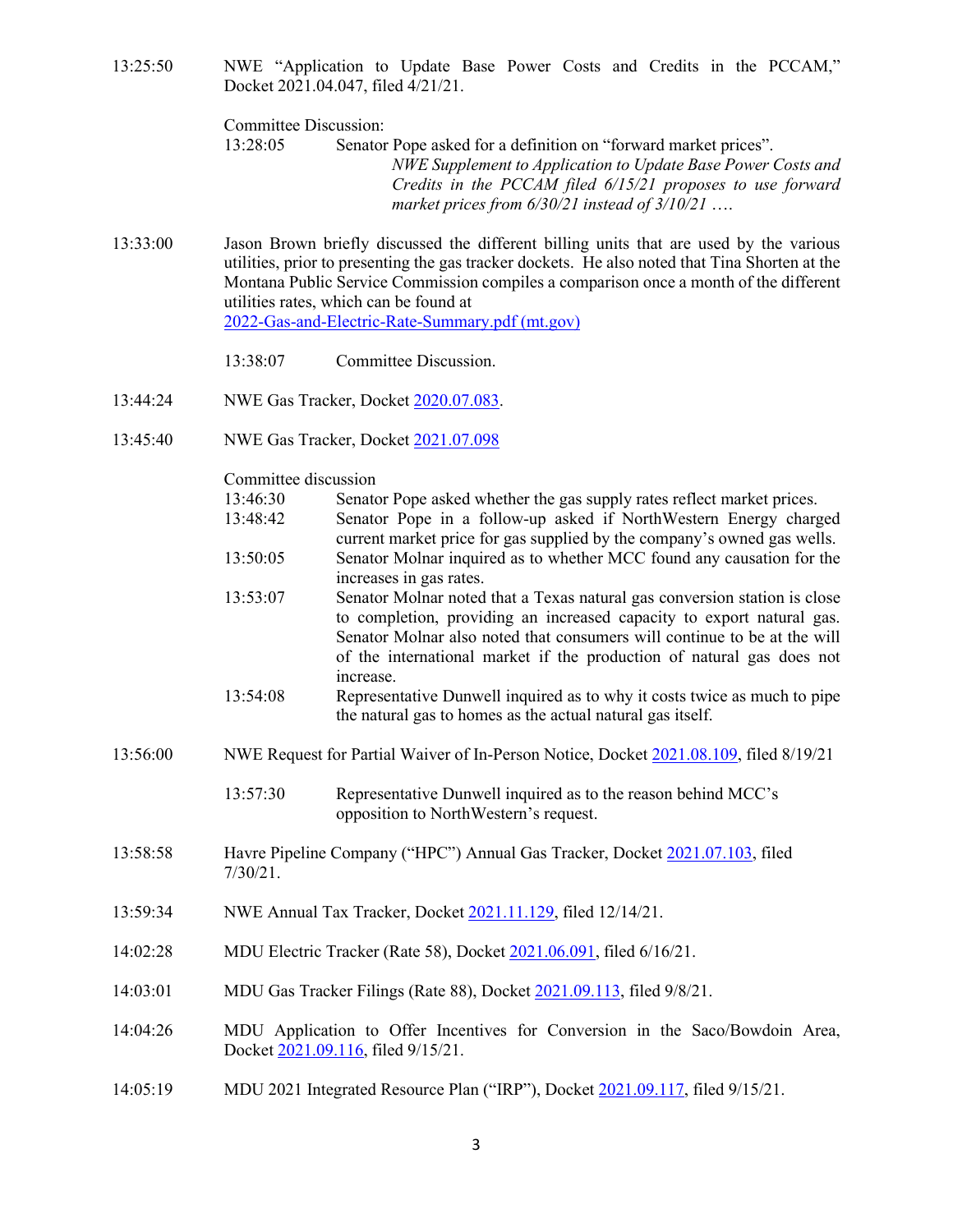| 14:06:14 | MDU Annual Tax Tracker, Docket 2021.10.122, filed 11/24/21.                                                                                                                                                                                                                                                                                                                                                                 |  |  |  |  |  |  |  |
|----------|-----------------------------------------------------------------------------------------------------------------------------------------------------------------------------------------------------------------------------------------------------------------------------------------------------------------------------------------------------------------------------------------------------------------------------|--|--|--|--|--|--|--|
| 14:06:54 | MDU Application for an Accounting Order, Docket 2021.12.138, filed 12/21/21.                                                                                                                                                                                                                                                                                                                                                |  |  |  |  |  |  |  |
|          | <b>Committee Discussion:</b><br>14:08.25<br>Senator Pope inquired if there was an accounting order for remediation<br>related to the Colstrip facility.<br>Senator Pope in a follow up asked how the subject of remediation would<br>14:09:36<br>come before the PSC with respect to the Colstrip facility.<br>Representative Dunwell asked why the company would not be<br>14:11:50<br>responsible for its clean-up costs. |  |  |  |  |  |  |  |
| 14:14:50 | EWM/CBGC Joint Application for Approval of Sale and Transfer of Stock,<br>Docket 2021.01.015, filed 1/26/21.                                                                                                                                                                                                                                                                                                                |  |  |  |  |  |  |  |
| 14:18:46 | EWM Monthly Gas Trackers, Docket 2021.04.061, filed 3/25/21.                                                                                                                                                                                                                                                                                                                                                                |  |  |  |  |  |  |  |
| 14:19:10 | EWM Annual Gas Cost Tracker, Docket 2021.06.082, filed 6/1/21.                                                                                                                                                                                                                                                                                                                                                              |  |  |  |  |  |  |  |
| 14:19:53 | EWM/CBGC Annual Tax Tracker, Docket 2021.11.127, filed 11/30/21.                                                                                                                                                                                                                                                                                                                                                            |  |  |  |  |  |  |  |
| 14:20:35 | North Star Development Application for Water and Sewer Rate Increase,<br>Docket 2010.06.060, filed 1/23/19.                                                                                                                                                                                                                                                                                                                 |  |  |  |  |  |  |  |
| 14:21:43 | North Star Petition for Judicial Review, First Judicial District Cause No. ADV-2020-1703,<br>filed 10/2/20.                                                                                                                                                                                                                                                                                                                 |  |  |  |  |  |  |  |
| 14:22:55 | Investigation of Rules, Practices, and Adequacy of Service of North Star Development,<br>LLC, Docket 2020.09.094, initiated 9/1/20.                                                                                                                                                                                                                                                                                         |  |  |  |  |  |  |  |
| 14:25:05 | Aquanet, Inc. Application for Standard Rates for Sundance Subdivision, Docket<br>2021.09.115, filed 9/14/21.                                                                                                                                                                                                                                                                                                                |  |  |  |  |  |  |  |
| 14:26:36 | Moonlight Basin Water & Sewer, LLC Application to Increase Rates by Operating Ratio<br>Methodology, Docket 2021.09.121, filed 9/29/21.                                                                                                                                                                                                                                                                                      |  |  |  |  |  |  |  |
| 14:27:48 | Town of Kevin Complaint, Docket 2021.05.073, filed 5/24/21.                                                                                                                                                                                                                                                                                                                                                                 |  |  |  |  |  |  |  |
| 14:28:30 | Circle H Water, Inc. Operating Ratio Application, Docket 2020.07.081, filed 7/17/20.                                                                                                                                                                                                                                                                                                                                        |  |  |  |  |  |  |  |
| 14:29:33 | Wettington Water District, Inc., Application for Standard Rates, Docket 2015.10.082,<br>filed 10/19/15.                                                                                                                                                                                                                                                                                                                     |  |  |  |  |  |  |  |
|          | 14:30:12<br>Representative Dunwell inquired as to whether Wettington Water was still<br>servicing its customers.                                                                                                                                                                                                                                                                                                            |  |  |  |  |  |  |  |
| 14:32:50 | ABACO Energy Services Application to Establish Service Rates, Docket 2020.07.082,<br>filed 7/16/20.                                                                                                                                                                                                                                                                                                                         |  |  |  |  |  |  |  |
| 13:35:58 | Qwest d/b/a CenturyLink Petition for Elimination of Performance Assurance Plan and<br>Performance Indicator Definitions, Docket 2021.07.102, filed 7/13/21.                                                                                                                                                                                                                                                                 |  |  |  |  |  |  |  |
| 14:35:58 | Modernizing<br>Telecommunications<br>Regulation,<br><b>PSC</b><br>Investigation<br>Docket<br>into<br>2021.10.125.                                                                                                                                                                                                                                                                                                           |  |  |  |  |  |  |  |

4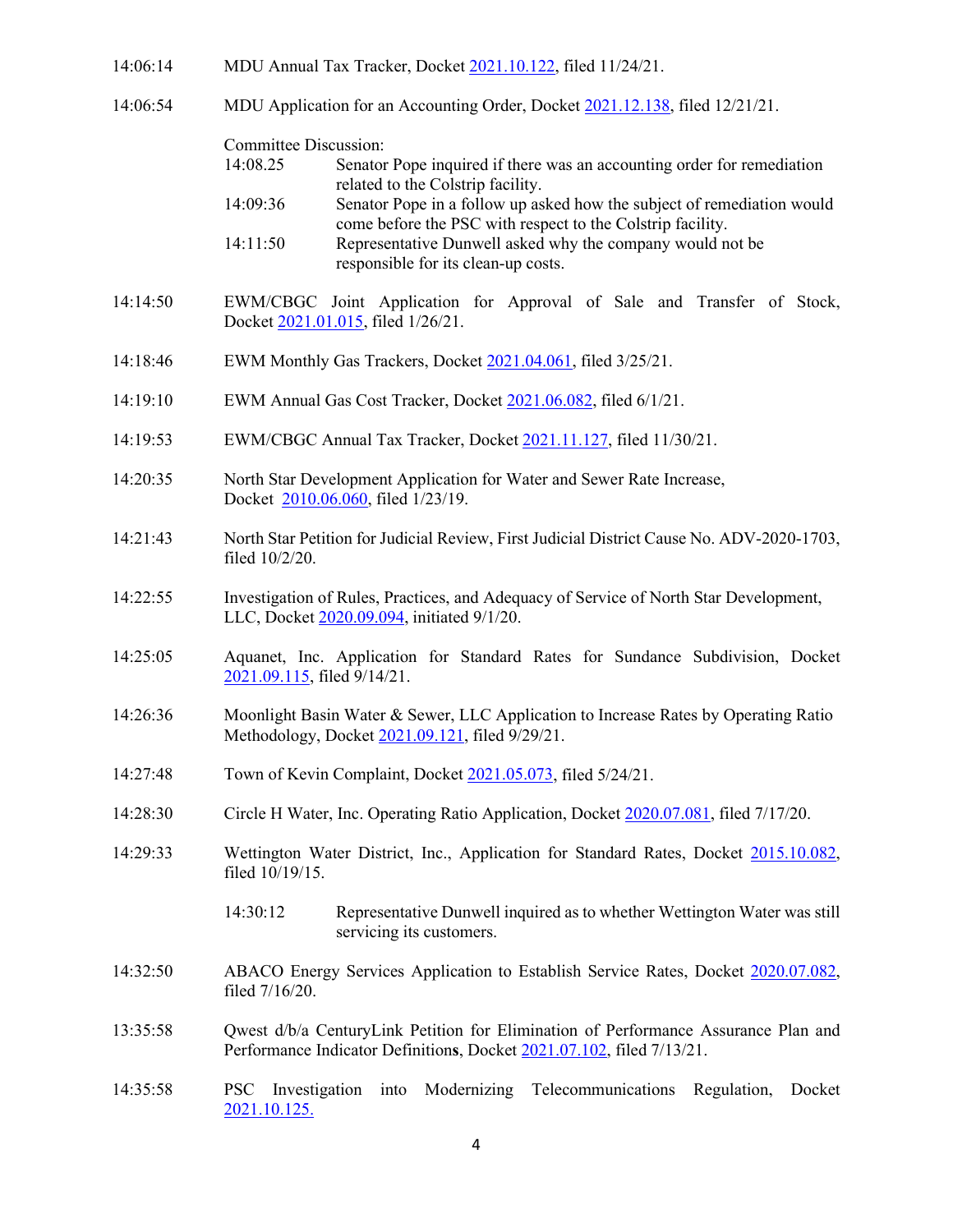- 14:36:43 PSC Investigation into the Adequacy of Legacy Infrastructure Operated by Qwest Corp. d/b/a CenturyLink QC, Docket [2021.12.136.](https://dataportal.mt.gov/t/DOAPSC/views/EDDISearch_15650306559830/PSCEDDISearch?iframeSizedToWindow=true&%3Aembed=y&%3AshowAppBanner=false&%3Adisplay_count=no&%3AshowVizHome=no&%3Aorigin=viz_share_link&Tracking%20Number=2021.12.136)
- 14:37:19 Denbury Green Pipeline-Montana, LLC Notice of Filing Rates and Terms, Docket [2021.12.139,](https://dataportal.mt.gov/t/DOAPSC/views/EDDISearch_15650306559830/PSCEDDISearch?iframeSizedToWindow=true&%3Aembed=y&%3AshowAppBanner=false&%3Adisplay_count=no&%3AshowVizHome=no&%3Aorigin=viz_share_link&Tracking%20Number=2021.12.139) filed 12/22/21.
- 14:38:10 Caithness Beaver Creek, LLC Petition to Set Terms and Conditions, Docket [2019.06.034,](https://dataportal.mt.gov/t/DOAPSC/views/EDDISearch_15650306559830/PSCEDDISearch?iframeSizedToWindow=true&%3Aembed=y&%3AshowAppBanner=false&%3Adisplay_count=no&%3AshowVizHome=no&%3Aorigin=viz_share_link&Tracking%20Number=2019.06.034)  filed 6/12/19.
- 14:38:40 Caithness' Second Petition for Judicial Review and Request for Enforcement of Court Order, First Judicial District Cause No. CDV 2020-290, filed 12/6/21.
- 14:40:58 Caithness Beaver Creek, LLC Petition to Set Terms and Conditions, Docket [2021.12.134,](https://dataportal.mt.gov/t/DOAPSC/views/EDDISearch_15650306559830/PSCEDDISearch?iframeSizedToWindow=true&%3Aembed=y&%3AshowAppBanner=false&%3Adisplay_count=no&%3AshowVizHome=no&%3Aorigin=viz_share_link&Tracking%20Number=2021.12.134)  filed 12/1/21.
- 14:41:38 Jawbone Holdings, LLC Petition to Set Terms and Conditions, Docket [2020.12.126,](https://dataportal.mt.gov/t/DOAPSC/views/EDDISearch_15650306559830/PSCEDDISearch?iframeSizedToWindow=true&%3Aembed=y&%3AshowAppBanner=false&%3Adisplay_count=no&%3AshowVizHome=no&%3Aorigin=viz_share_link&Tracking%20Number=2020.12.126)  filed 12/30/20.

Committee Discussion:

- 14:42:58 Senator Pope inquired as to what utility is the other party, regarding Caithness Beaver Creek's third petition (2021.12.134).
- 14:43:43 Senator Pope in a follow up asked if the \$55 per megawatt hour requested in Caithness Beaver Creeks' third petition (2021.12.134), is close to actual market prices with respect to wind and storage in the state of Montana.
- 14:47:14 NWE Application for Approval of QF Interconnection Procedures and Agreements, Docket [2021.08.106,](https://dataportal.mt.gov/t/DOAPSC/views/EDDISearch_15650306559830/PSCEDDISearch?iframeSizedToWindow=true&%3Aembed=y&%3AshowAppBanner=false&%3Adisplay_count=no&%3AshowVizHome=no&%3Aorigin=viz_share_link&Tracking%20Number=2021.08.106) filed 8/4/21.
- 14:48:36 NWE Revisions to QF-1 Tariff based on Senate Bill 201, Docket [2021.09.111,](https://dataportal.mt.gov/t/DOAPSC/views/EDDISearch_15650306559830/PSCEDDISearch?iframeSizedToWindow=true&%3Aembed=y&%3AshowAppBanner=false&%3Adisplay_count=no&%3AshowVizHome=no&%3Aorigin=viz_share_link&Tracking%20Number=2021.09.111) filed 8/31/21.
- 14:49:37 NWE Petition for Rulemaking to Amend ARM 38.5.1902, 1903, & 1905 to Require Variable Avoided Cost Energy Rates under PURPA, Docket [2021.09.118,](https://dataportal.mt.gov/t/DOAPSC/views/EDDISearch_15650306559830/PSCEDDISearch?iframeSizedToWindow=true&%3Aembed=y&%3AshowAppBanner=false&%3Adisplay_count=no&%3AshowVizHome=no&%3Aorigin=viz_share_link&Tracking%20Number=2021.09.118) filed 9/8/21.
- 14:52:14 MDU Annual Avoided Cost Update (Rate 93), Docket [2021.10.123,](https://dataportal.mt.gov/t/DOAPSC/views/EDDISearch_15650306559830/PSCEDDISearch?iframeSizedToWindow=true&%3Aembed=y&%3AshowAppBanner=false&%3Adisplay_count=no&%3AshowVizHome=no&%3Aorigin=viz_share_link&Tracking%20Number=2021.10.123) filed 10/13/21.

#### PUBLIC COMMENT

No public comment was offered at this time.

#### FINANCIAL REPORT

14:57:22 Jason Brown reviewed the budget versus expenditure report, dated January 5, 2022, which accounted for the first six months of fiscal year 2022.